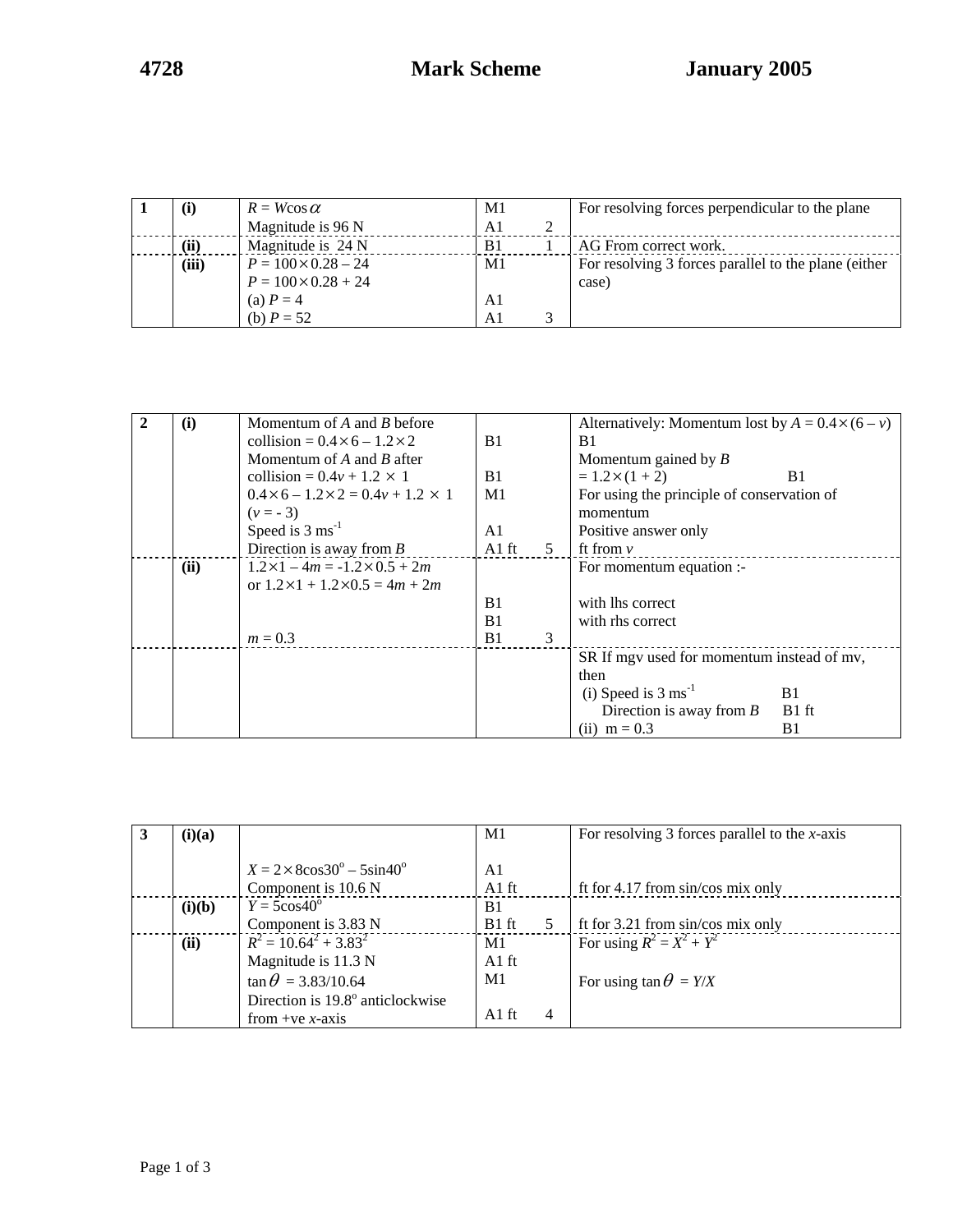| $\mathbf{u}$ |                                             | M1             |   | For using $a = \dot{v}(t)$              |
|--------------|---------------------------------------------|----------------|---|-----------------------------------------|
|              | Acceleration is $1 + 0.2t$                  | A <sub>1</sub> | 2 |                                         |
| (ii)         |                                             | M1             |   | For solving $a(t) = 2.8$ for t          |
|              | $t=9$                                       | A1             |   |                                         |
|              |                                             | $M1*$          |   | For integrating $v(t)$ to find $s(t)$   |
|              |                                             | A1             |   | For $t^2 \div 2$ correct in $s(t)$      |
|              |                                             | A1             |   | For $t^3 \div 30$ correct in $s(t)$     |
|              | $s(9) = 9^2 \div 2 + 9^3 \div 30 - (0 + 0)$ | $dep*M1$       |   | For correct use of limits or equivalent |
|              | $= 40.5 + 24.3$                             |                |   |                                         |
|              | Distance is 64.8 m                          | $A1$ ft        |   | ft their $a = \dot{v}(t)$ from (i)      |

| 5 | (i)   | Heights are $7t - \frac{1}{2}gt^2$ and          |                |   |                                                      |
|---|-------|-------------------------------------------------|----------------|---|------------------------------------------------------|
|   |       | $10.5t - \frac{1}{2}gt^2$                       | B1             |   |                                                      |
|   | (ii)  | Expression is $3.5t$                            | B1             |   | From correct (i)                                     |
|   | (iii) | $0 = 7 - 9.8t$                                  | M1             |   | For using $v = u - gt$ with $v = 0$                  |
|   |       | $t = 5/7$ or 0.714                              | A1             |   |                                                      |
|   |       | Difference is 2.5 m                             | A1 ft          | 3 | ft value of t                                        |
|   | (iv)  | $t=1$                                           | $B1$ ft        |   | For using ans(ii) = $3.5$ correctly                  |
|   |       | Greater than 5/7 (may be implied)               | M1             |   | For comparing this $t$ with the time to greatest     |
|   |       | or $7 - g \times 1$ is -ve                      |                |   | height or considering the sign of $v_A$ for this t   |
|   |       |                                                 |                |   |                                                      |
|   |       | Direction is downwards                          | A <sub>1</sub> | 3 |                                                      |
|   | (v)   | $h_A = 7 \times 1 - \frac{1}{2} 9.8 \times 1^2$ | M1             |   | For using $h = ut - \frac{1}{2}gt^2$ with relevant t |
|   |       | Height is 2.1 m                                 | A1             | 2 |                                                      |